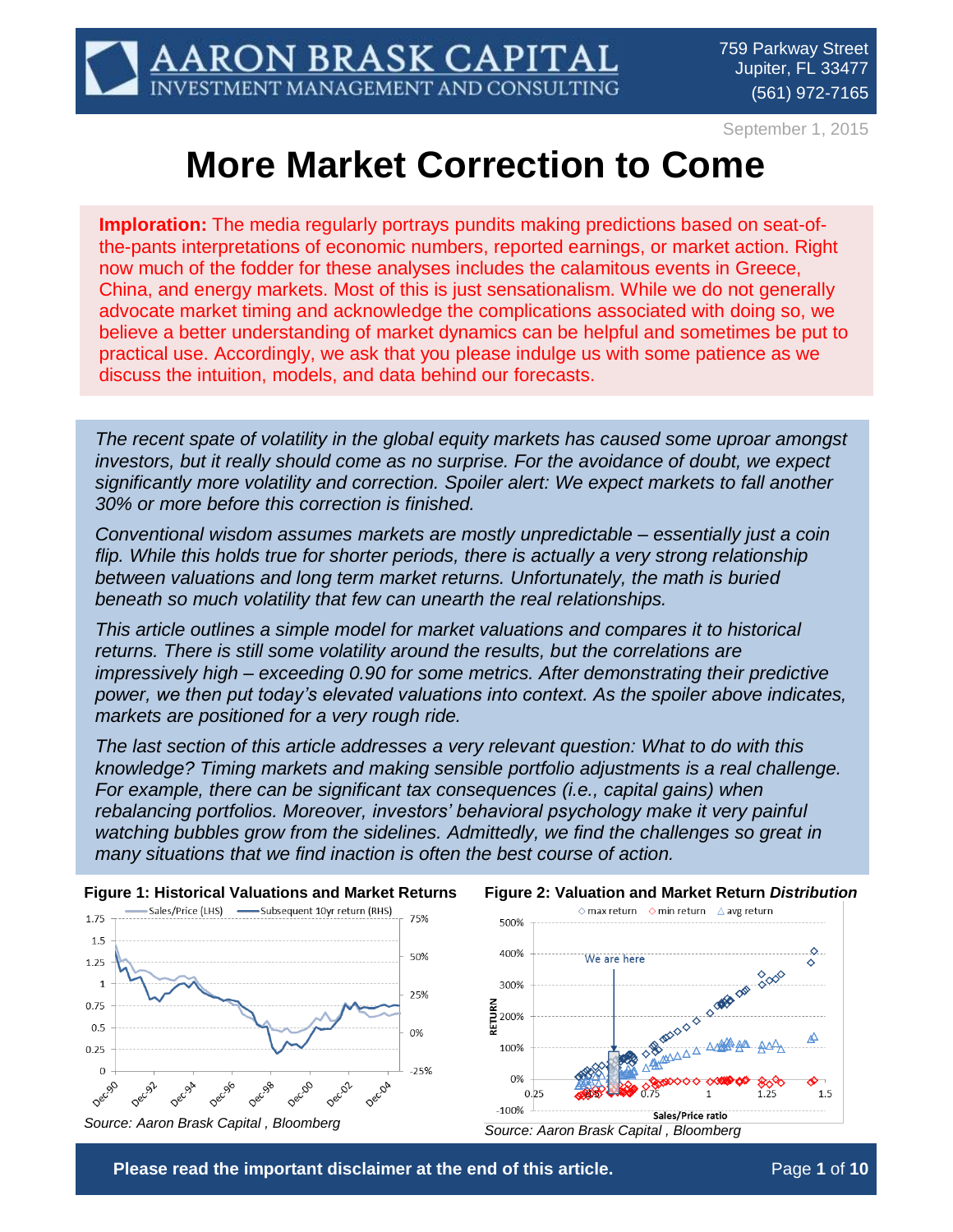# **Background**

Note: Readers familiar with the dynamics between markets, fundamentals, and valuations may wish to skip this section and start reading *A Simple Model*.

Let us think of stocks as a collective of profit seeking entities that tend to succeed over time. Some do better than others, but in the grand scheme of things the lights stay on and a dynamic group of companies that make up the economy grow at a steady pace through time.

There is no ceiling for this growth. 225 years ago US GDP (gross domestic product is a proxy for economic activity) amounted to approximately \$4.3bn in today's dollars. The current figure is close to \$16 trillion. Through a combination of real growth and inflation, the value of the collective economy grows through time.

In addition to the businesses that make up the real economy, there is a market that places price tags on those businesses – stock prices for individual companies and stock indices for broader segments of the economy. Linked to the magnitude of the underlying fundamentals, a chart of a stock market index also has no ceiling.

While the fundamentals are not without volatility, investors themselves introduce an additional layer of volatility when it comes to market prices. Some investors look at the fundamentals and attempt to determine appropriate prices at which they will buy or sell – this is *valuation*. Different models arrive at different prices. Other investors will not even bother to look at the fundamentals at all. At the end of the day, there are many different types of investors buying and selling companies for different reasons – investment, retirement, speculation, etc. – and the timing of their decisions varies according to their individual needs. The end result is a market comprised of many individual transactions that impose a greater degree of volatility in prices (i.e., market volatility) relative to the fundamentals.



#### <span id="page-1-0"></span>**Figure 3: Fund Flows and Market Performance**

*Source: Investment Company Institute (ICI) 2015 Factbook*

A very important piece of the market puzzle is investor sentiment. Unlike computers, market participants are subject to waves of emotion and this impacts their investment decisions. When markets have been strong and the media is upbeat, investors tend to take more risk and buy stocks. Conversely, when performance slows or declines and the media turns negative, investors tend to take less risk and sell stocks. Sometimes the financial implications of an economic downturn force investors to sell (e.g., margin calls or need money for other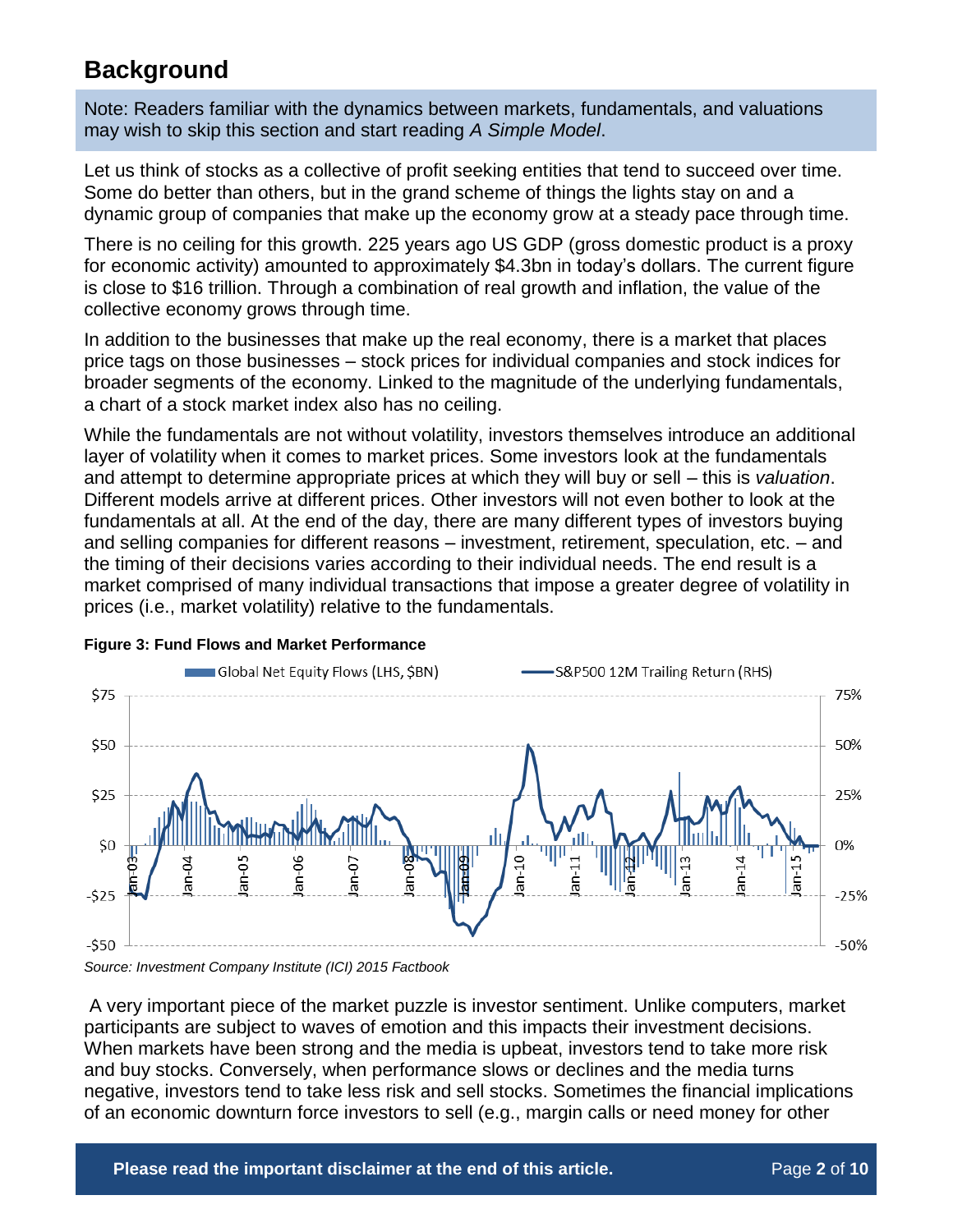purposes). Other times it is simply a loss of nerves and the market gets caught in a vicious cycle as selling begets more selling. A similar phenomenon occurs in bull markets too as the upward momentum increases risk appetite and pulls in more investors from the sidelines. [Figure 3](#page-1-0) shows the strong correlation between investor behavior and market performance.

This investor sentiment often pushes valuation (defined as the ratio of market prices to its underlying fundamentals) to extreme levels. Even steady blue chips are not immune. Coca Cola got caught up in the mania during the dot.com bubble. Exuberant investors pushed its P/E ratio well into the high 50s. Many of the same investors lost their nerve after the bubble burst and sent the stock plummeting almost 60% down from its highs to a sub-teens P/E ratio of 12. (Note: Earnings grew over the period so the price drop was proportionally less than the decline in valuation.)

To summarize, fundamentals and market levels are unbounded but valuations are mean reverting. They may go to extremes, but the price people are willing to pay for a company scales linearly with its fundamentals over the long term. New ceilings and new floors may be established for valuations in the futures, but history and logic provide much reason to trust they will continue to mean-revert.

This mean reversion of valuations is a critical factor when thinking about market returns. If the underlying fundamentals persist and grow steadily over long time periods but valuations mean revert, this means investors will experience higher returns during periods starting with low valuations and lower returns during periods starting with higher valuations.



#### <span id="page-2-0"></span>**Figure 4: Illustration of Hypothetical Fundamental and Price Dynamics**

*Source: Aaron Brask Capital* 

Let us put it another way using a visual analogy. One can think of the economy as the sum of fundamentals of all companies (or perhaps just those defined by a specific market index). These fundamentals are unbounded and growing – the line that goes up in [Figure 4](#page-2-0) above. Then think of stock prices (or indices) as being loosely attached via an imaginary elastic band (valuation) to the fundamentals. Over the long run, investors will ride the growth in the fundamentals. Over shorter periods, the entry and exit points will impact their overall returns. In particular, purchasing companies at the lower (cheaper) valuations will capture both the fundamental growth and any increase in the valuation. Conversely, purchasing companies at the higher (more expensive) valuations will capture the fundamental growth but will be exposed to any valuation decrease. Similar logic applies to the point at which one sells.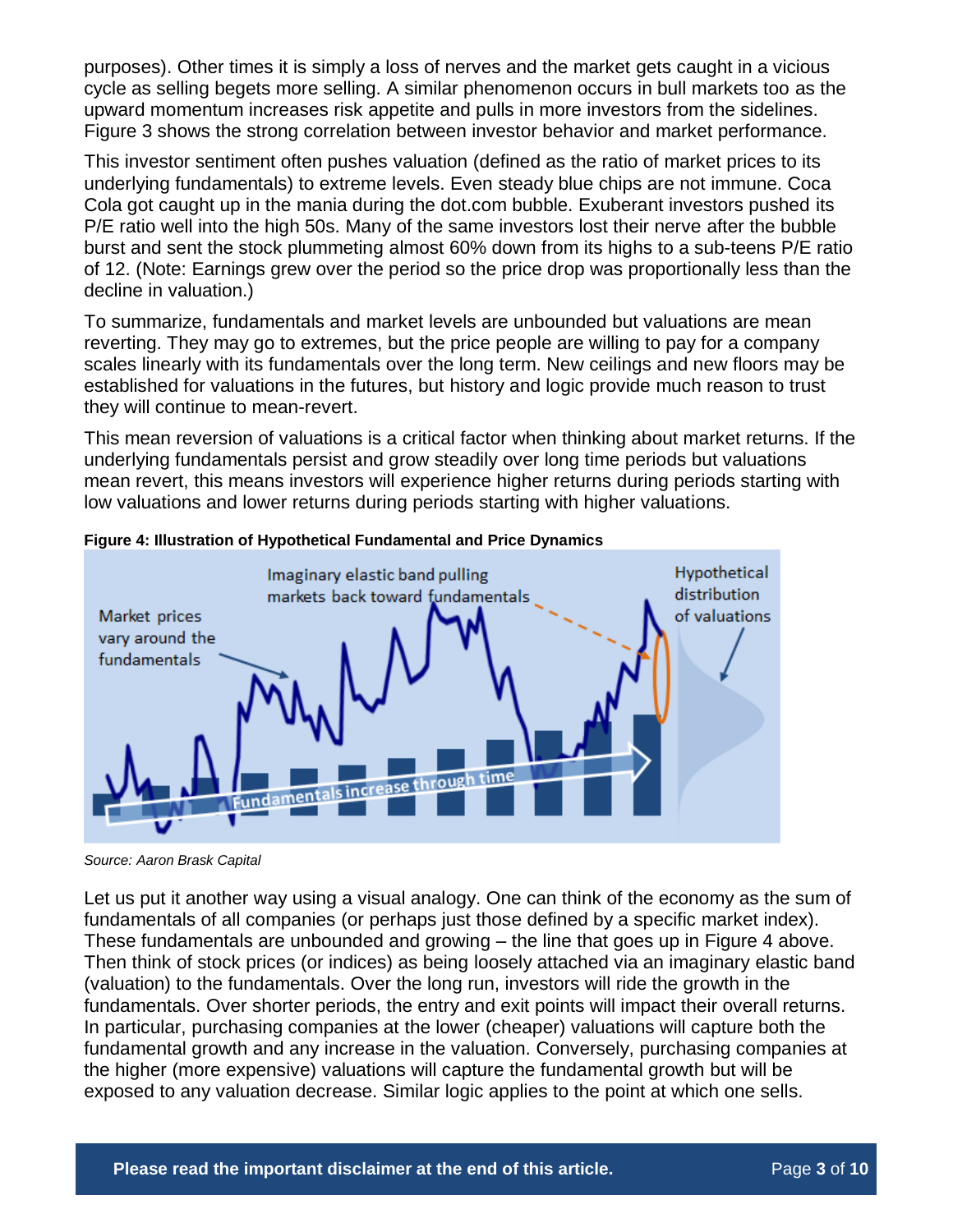#### *Two related questions*

#### **How far can markets go** *down***?**

At the depths of a crisis, many businesses lose money and fail. However, the value of the fundamentals does not go to zero; there were always be physical assets, intangible assets, and human capital underlying those businesses. No matter how severe the economic downturn, survival instincts kick in and many businesses persevere while new ones sprout up. The situation in Germany after World War II is a great example. The country's morale and asset base were decimated but Germany rebounded and eventually became the leading economic powerhouse in Europe.

During these downturns, many of the stronger enterprises and value-conscious investors see the current and future value in those fundamentals and will typically acquire or purchase them when the price (valuation) is sufficiently attractive. They will put the assets of the weaker and defunct businesses to better use and increase their own growth.

Fortunately, we have very transparent markets where asset values are recorded on publicly available balance sheets. This, in effect creates a lower bound at which others will come in to purchase cheap assets when they can buy them for less than the economic value they can generate. Different entities will place different values on those assets, but profit-minded businesses and investors will compete to purchase them. Even with vulture-like instincts, this competition should not allow businesses to trade far below the economic values of their assets for extended periods of time. In other words, price-to-book valuation ratios should not remain below one for long.

#### **How far can markets go** *up***?**

This is a much tougher question. On the downside we can employ logic akin to purchasing dollar bills for less than a dollar. However, there is no obvious threshold on the up side. In general, the mindset that carries valuations far above their assets is not rational or objective. Accordingly, identifying a valuation level to associate with a market top would require the ability to predict irrational behavior. Just look at the heights market valuations during the credit crisis – even for non-tech companies like Coca Cola we highlighted above.

The irrational behavior elevating prices above fundamentals is based off of different factors during each bubble. For the dot.com bubble, there was widespread belief that technology would make everyone more profitable (a silly thought when you think about competition and profit margins). Real cash flows and earnings were not necessary to value a company at \$1 billion or even \$100 billion. In the lead up to the credit crisis, it was commonplace to believe real estate only went up and leverage was always good. Everyone had the golden touch. Right now, the prevailing themes are typically along the lines of *the Fed will support the markets if necessary* or *higher valuations are supported by low interest rates*. We will discuss these delusions later, but the point is that there is no magic valuation level at which investors realize they are floating too high above the fundamentals.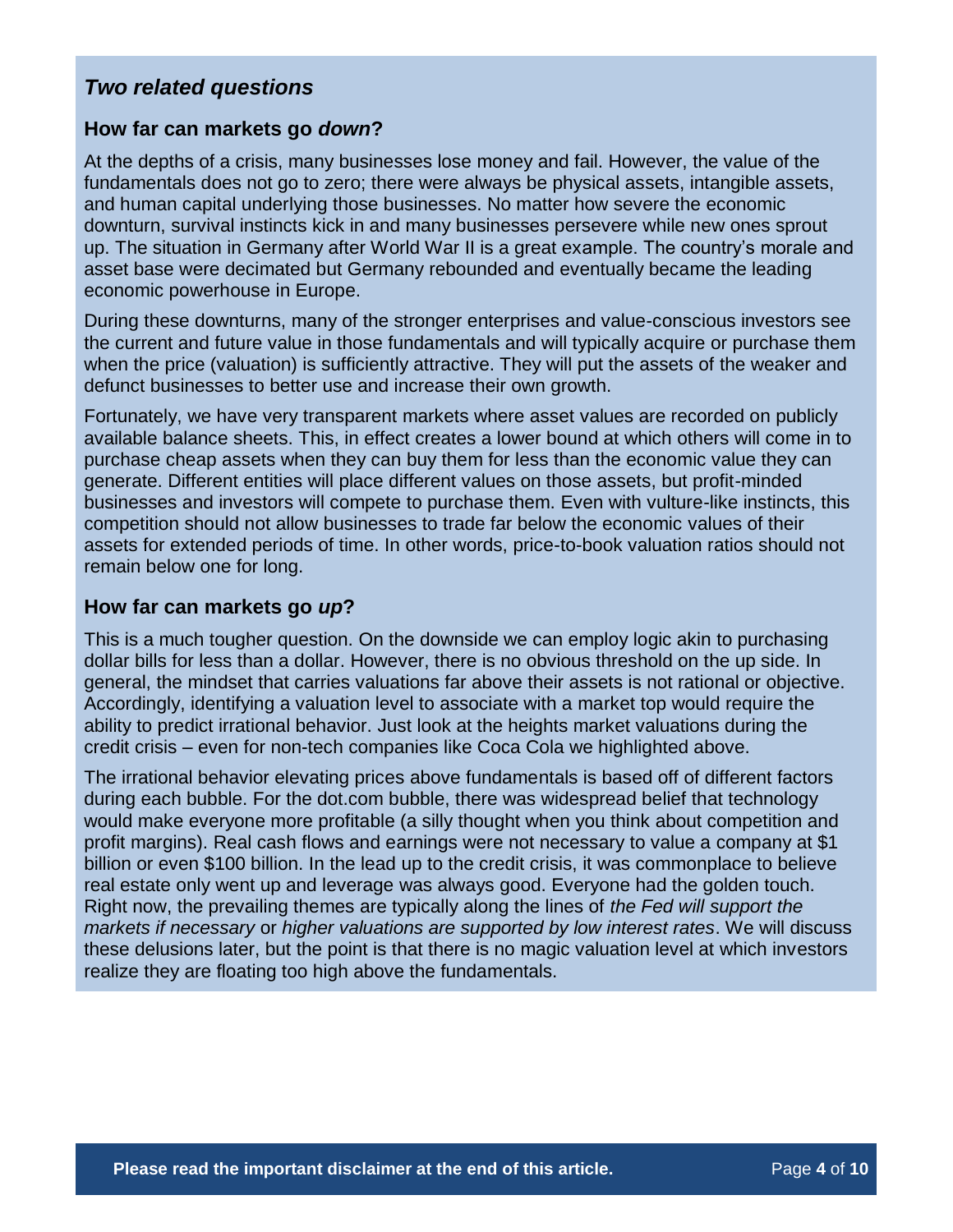# **A Simple Model<sup>1</sup>**

What fundamentals should we use to monitor corporate performance? Some investors prefer dividends as they can then apply a DCF (discounted cash flow) model to estimate a fair stock price. We find there is too much variability and flexibility in dividend policies on both a cross sectional basis (amongst different companies) and through time. While many like to use earnings and book value, we will use *sales* as our core fundamental metric here. It is simple, less amenable to accounting manipulation, and correlates well with corporate performance – both in theory and in practice.



#### **Figure 5: S&P 500 Aggregate Sales**

*Source: Aaron Brask Capital* 

We use historical sales and index prices to calculate the sales-to-price ratio through time. Note that we have sales in the numerator. The fundamental metric is often used as the denominator, but we prefer this yield-like version so higher (lower) figures correspond to more (less) attractive valuations and, in theory, higher (lower) returns going forward.



**Figure 6: Sales to Price Ratio**

 $\overline{a}$ 

Based on 25 years of historical data, we compare the sales/price valuation metric to subsequent market returns. Using a 10 year price return, this valuation metric strongly

**Please read the important disclaimer at the end of this article. Page 5 of 10** 

Please note that we have used price returns throughout our analysis. We have not included nor reinvested dividends.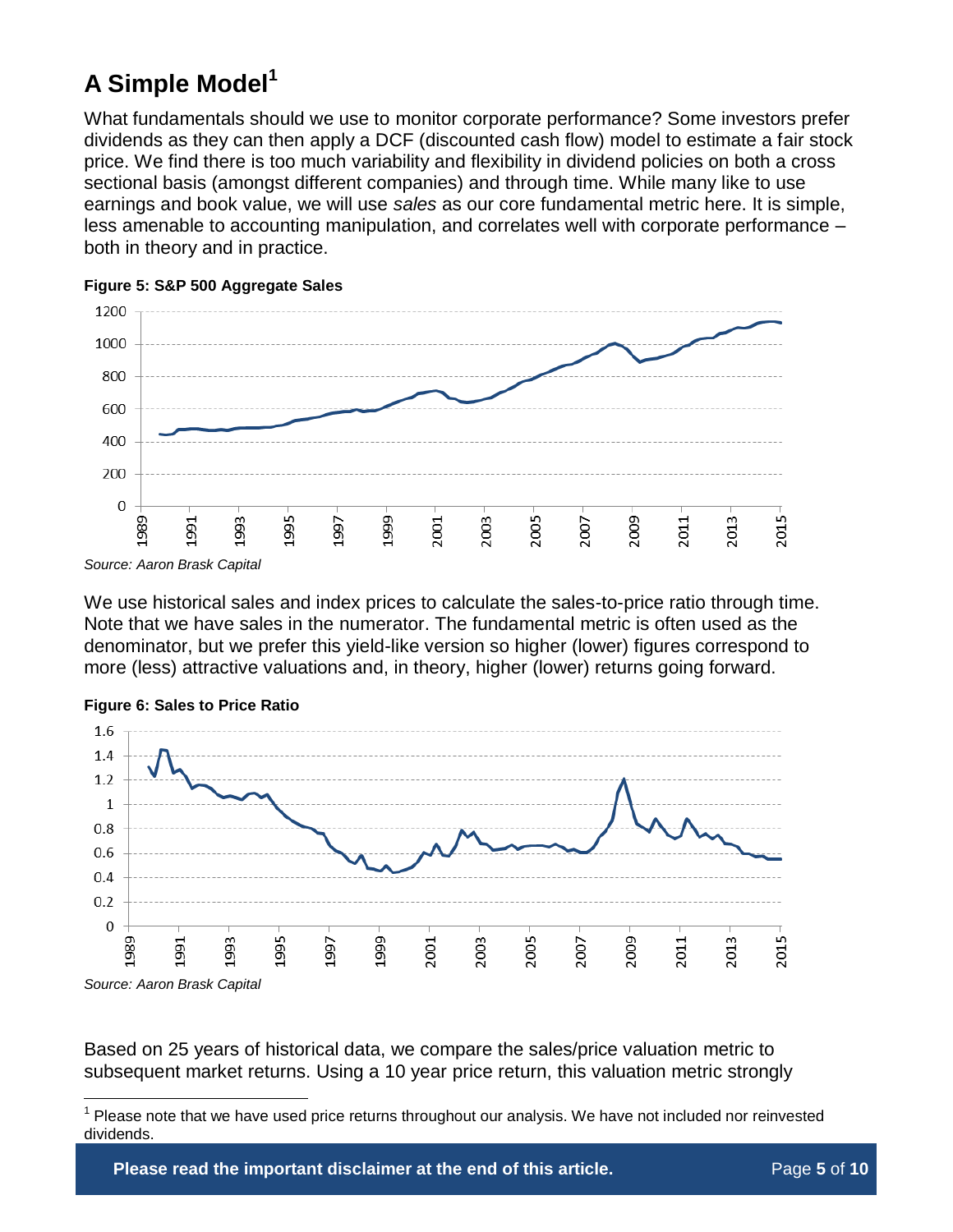correlates to future returns. [Figure 7](#page-5-0) shows they track very closely indeed. The correlation between the valuations and subsequent returns is 0.93. It is worth noting this correlation declines with shorter periods. The correlations for two and five year periods are 0.35 and 0.75, respectively.

<span id="page-5-0"></span>

[Figure 7](#page-5-0) above only looked at the subsequent returns over periods of precisely 10 years. It does not provide any information about the distribution of returns throughout the 10-year periods. So for each period, we calculate three additional figures:

**Minimum return:** Lowest absolute return relative to the price at the start of the period.

**Average return:** Compares the average price throughout the period to the starting price.

**Maximum return:** Highest absolute return relative to the price at the start of the period.

[Figure 8](#page-5-1) below shows how the starting valuation impacts the subsequent highs, lows, and average returns the market experience over the subsequent 10 years.

<span id="page-5-1"></span>



*Source: Aaron Brask Capital* 

Unsurprisingly, each of the above lines has a positive slope. In other words, there is a clear trend whereby higher sales/price ratios leads to higher returns; better (cheaper) valuations

**Please read the important disclaimer at the end of this article. Page 6 of 10** Page 6 of 10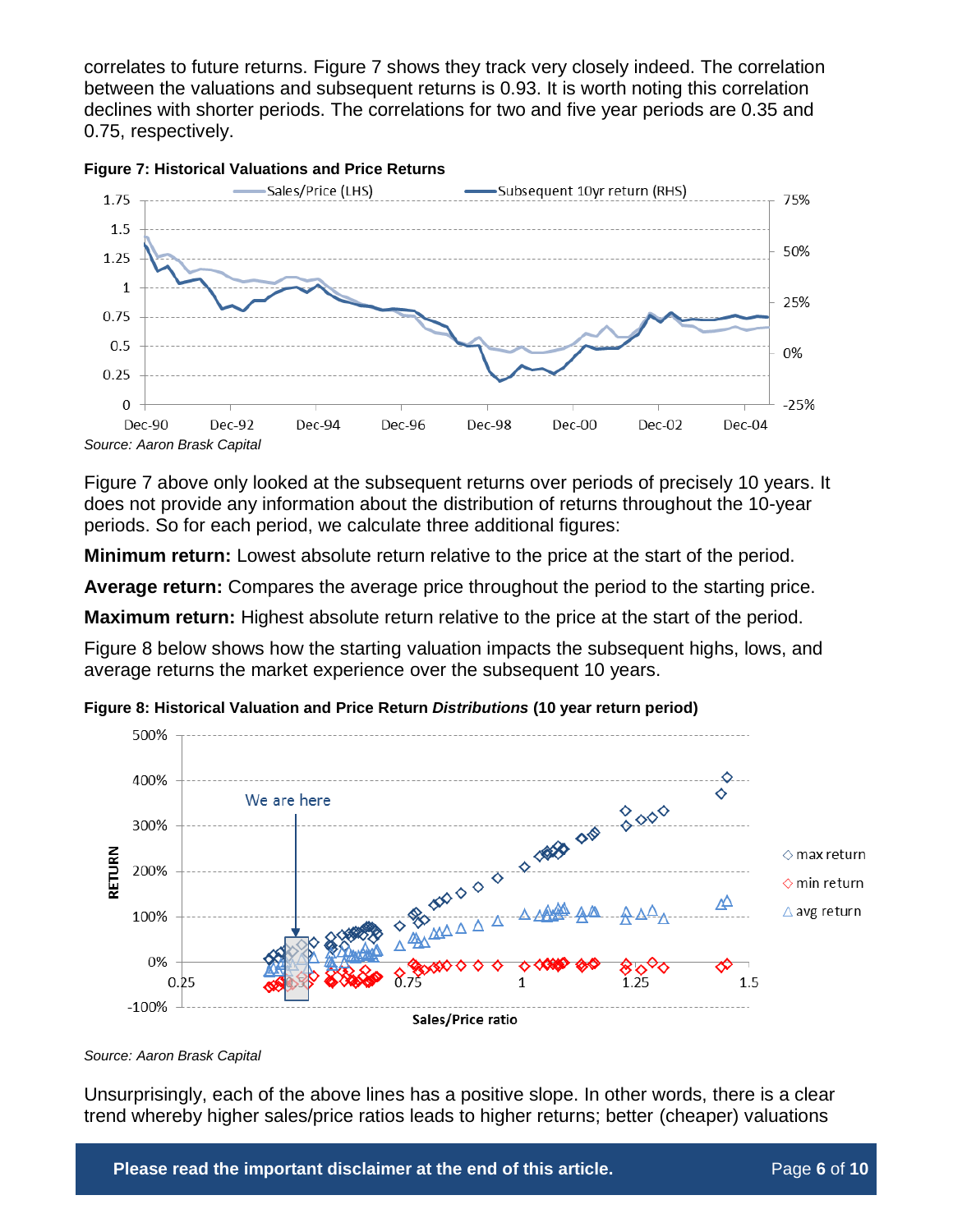are associated with less severe losses, higher average returns, and higher upside. Similarly, more expensive valuations are associated with more severe losses, lower average returns, and less upside.

While our database does not extend back beyond 1989, we point readers to other analyses conducted using more historical data. For example, Hussman Funds shows a variety of valuation metrics and their relationship to subsequent returns<sup>2</sup> with data going back to the 1940s. The data make clear a strong correlation between valuations and market returns.

# **Implications Going Forward<sup>3</sup>**

Now that we have identified a strong relationship between valuations and l*ong term* price returns, we now look at what current figures indicate for future returns. In the context of [Figure 8](#page-5-1) above, we are sitting on the far left end of the spectrum. [Figure 7i](#page-5-0)ndicates that valuations are now more expensive than they were going into the credit crisis and almost as bad as they were at the heights of the dot.com bubble. Valuations are not attractive. This will have strong implications for the returns we experience going forward.

In the 25-year history we looked at, sales/price levels of 0.55 or lower were always associated with market declines of at least 30% over the subsequent 10 years. We do not expect anything different this time around. The average decline when starting from valuations of 0.55 or lower was -46%. In other words, history implies current market valuations will lead to significant losses in coming years.

The timing of such losses is very difficult to pinpoint. Make no mistake, valuations often remained extended for years. Notwithstanding, we present several technical signals currently indicating investors are becoming more risk averse. While none of these are 100% accurate on their own, the fact that they are all indicating a turn to more negative sentiment is more compelling to us.



#### <span id="page-6-0"></span>**Figure 9: 200 Day Moving Average**

*Source: Aaron Brask Capital* 

 **Recent breakdowns of correlations:** Over the past two years we have witnessed distress in Greece, our energy markets, and most recently China. Interestingly, energy experienced similar declines before the equity markets corrected on the back of the credit crisis. The broader equity markets have all but ignored these factors and sit near their multi-year highs.

 $\frac{1}{2}$ http://www.hussmanfunds.com/wmc/wmc140414.htm

 $3$  We used price returns in our analysis. That is, we do not include dividends or dividend reinvestment into our return calculations.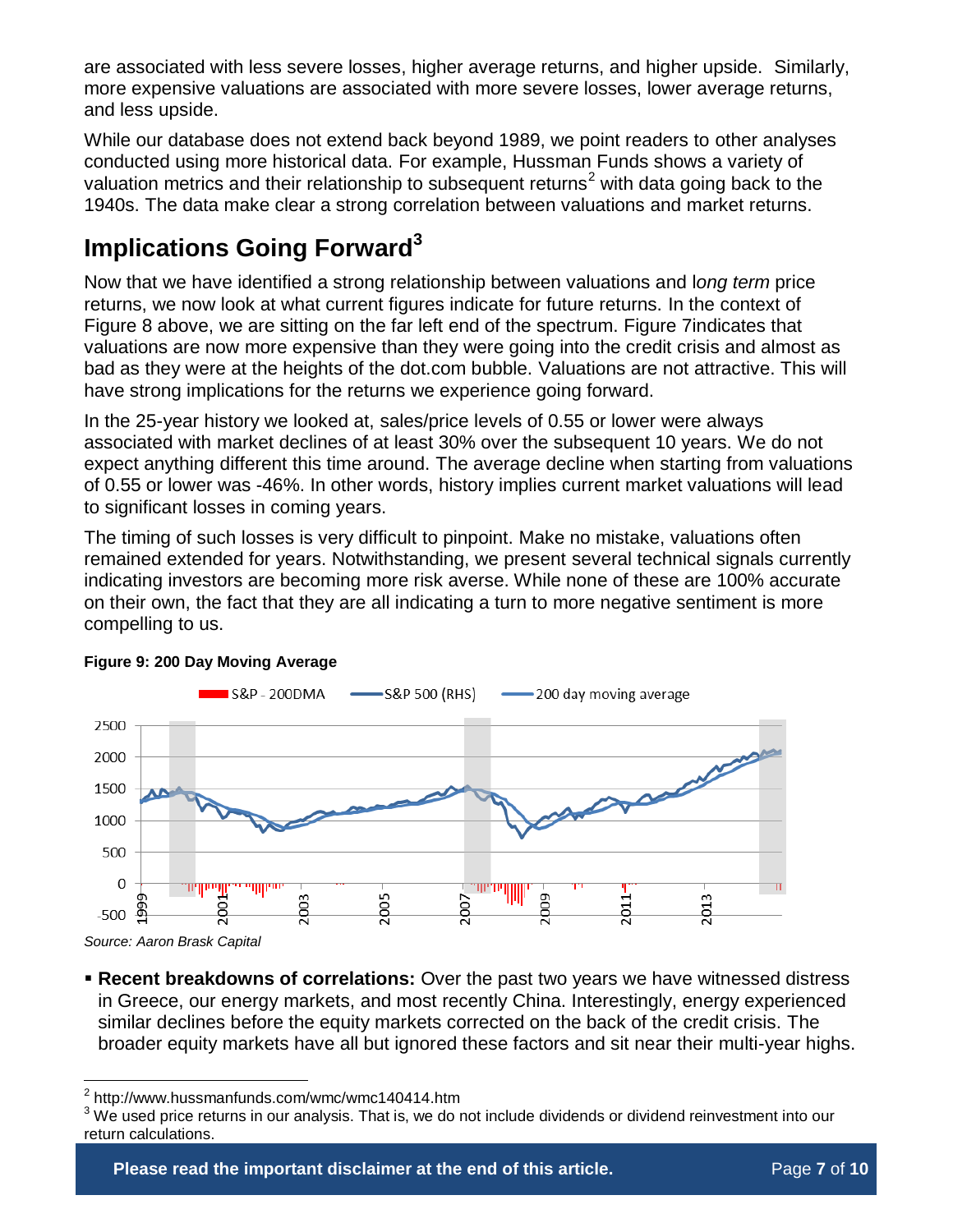- **NYSE<sup>4</sup>** margin debt: The amount of money borrowed to purchase stocks on the NYSE is teetering around all-time highs and its most recent move was down. This indicator represents speculative money and [Figure 10](#page-7-0) illustrates its strong correlation with markets.
- **200 day moving average (DMA):** This is a widely used metric amongst technical analysts and momentum funds. [Figure 9](#page-6-0) shows the history of the S&P500 200DMA. In particular, we highlight the areas where valuations were most expensive (top quartile) *and* the 200DMA crossed below market levels.
- **Market imbalances:** There were several instances of market imbalances in recent weeks. For example, the S&P 500 was down almost 8% on the market open Monday August 24<sup>th</sup>. On the close of the following day, the S&P 500 fell more than 3% in the last hour of trading. Large trading volumes at the start and end of the days are generally institutional investors (mutual funds, hedge funds, etc.). We believe funds based on technicals like those above will be reducing risk going forward. Selling will likely lead to more selling. This includes momentum funds as well as the new risk-parity funds.



#### <span id="page-7-0"></span>**Figure 10: NYSE Margin Debt and the S&P 500**

Admittedly, we might have expected the issues in Europe, especially with Greece, might have been enough to sway investors toward caution. However, it seems there are widespread beliefs that assume central banks can fix economies and markets. We do not believe in any such magical abilities. Instead, we expect their efforts to at best only postpone or redistribute the problems through time. Moreover, when central bank intervention distorts the market pricing mechanisms (e.g., interest rates), capital gets allocated based on non-market information and often results in mal-investment. This is likely the primary driver of the elevated valuations we currently see in equity markets. More and more investors have found little comfort in the scant interest rates associated with many lower risk investments and have allocated more to stocks.

The recent declines in China are likely indicative of how futile government and central bank efforts can be in the face of investor risk aversion. It seems as if few recall the US Fed was easing during both the bursting of the dot.com bubble as well as the credit crisis. What is worse is that there are no more bullets left in this gun with the Fed Funds Target at still at 0.25%. We can never be sure but we strongly believe the technicals cited above are indicative of a tipping of the scales as an increasing number of investors decide the balance of risk and reward in the stock market is not favorable.

 $\overline{a}$ 

**Please read the important disclaimer at the end of this article. Page 8 of 10** 

NYSE = New York Stock Exchange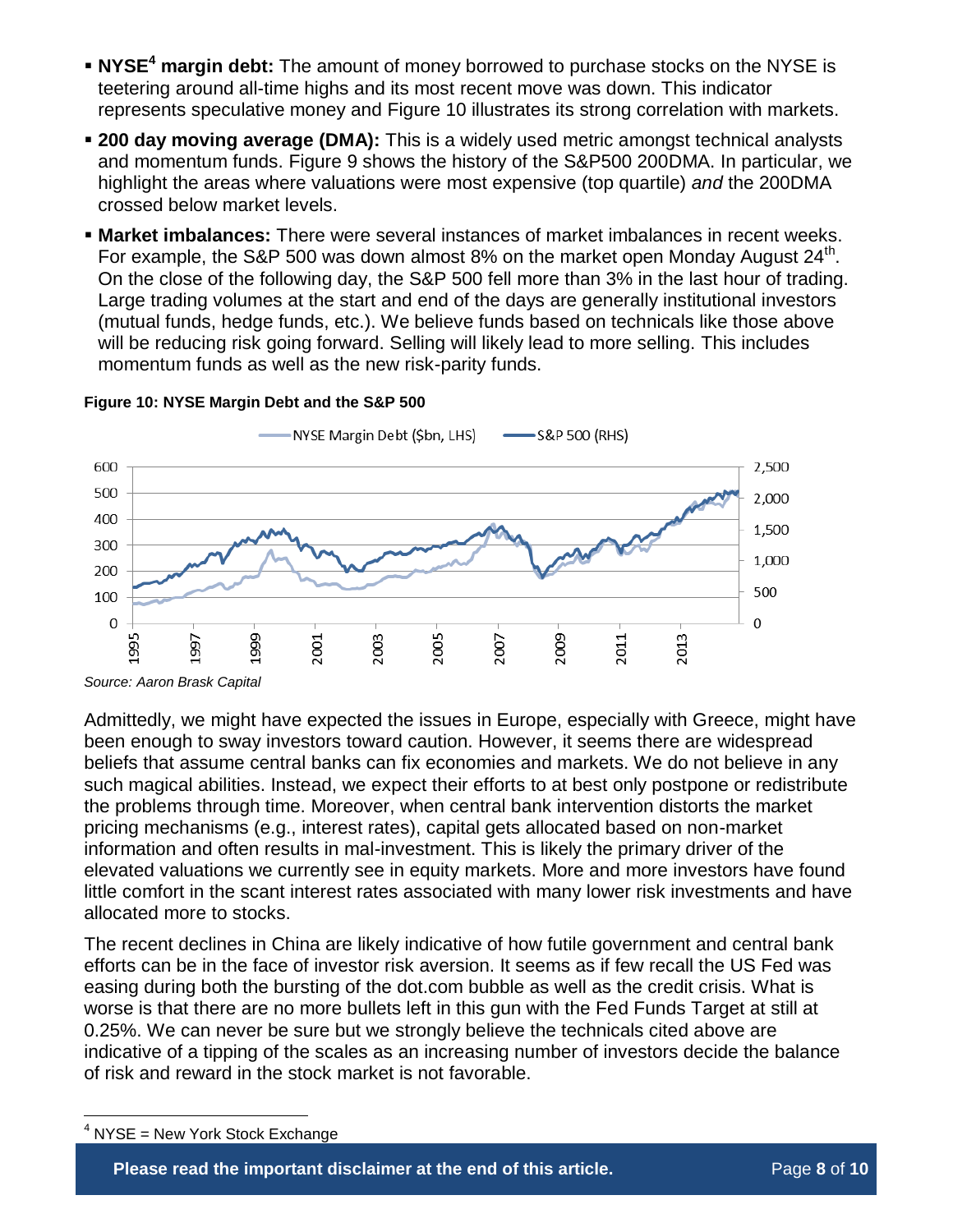#### **Figure 11: Fed Funds Target Rate**



# **What to Do with this Knowledge?**

In a nutshell, we recommend sensibly reducing or minimizing equity risk where possible. This could involve trimming allocations to stocks or ensuring the businesses underlying your stocks holdings are strong enough to withstand some economic volatility. It is almost ironic the market is currently pricing high quality businesses cheaper than more speculative enterprises. In reality, it is not ironic; it is simply symptomatic of the valuation-insensitive behavior that has brought us to this point.

We acknowledge implementing this advice is not straightforward. In particular, many portfolios have embedded capital gains after several bull market years. As always, one must carefully consider the tax implications of adjusting or rebalancing any positions (Note: We generally like to own individual securities instead of funds so that we have more flexibility to net gains with losses.) In any case, the total economic impact from rebalancing must be considered; this includes taxes, transaction costs, etc.

Another complication with reducing equity exposures is many investors find it painful to watch markets rise from the sidelines. Markets may continue to climb higher – possibly reaching or exceeding valuations during the dot.com era. We cannot rule this out. Reducing stocks market exposure is further complicated by the decision of when to get back into the market. One must plan and exercise strict discipline or the end result could be horse than riding out the storm.

Again, timing markets is a very difficult challenge. A well-known rule of thumb is *market timing is too difficult and complicated to implement successfully*. We agree with this in general. However, there are still many who are inclined to attempt to time markets. Moreover, there are many investors whose situations are more amenable to it than others. For example, investors with carryover losses, unrealized losses, or tax-deferred accounts may have less tax consequences to worry about. Moreover, those looking to invest idle cash might consider slowing the pace at which they are putting their money into the market.

On balance, one must objectively assess their personal situation, associated costs, and risk profile. This should include but not be limited to the above factors. Buy-and-hold portfolio owners should make sure they can tolerate significant volatility. Jumping out after markets have corrected is the perfect recipe for disastrous returns. Given the challenges associated with this strategy, in many cases inaction will be the best action. We strongly suggest consulting with an investment professional before making any investment decisions.

**Please read the important disclaimer at the end of this article.** Page **9** of **10**